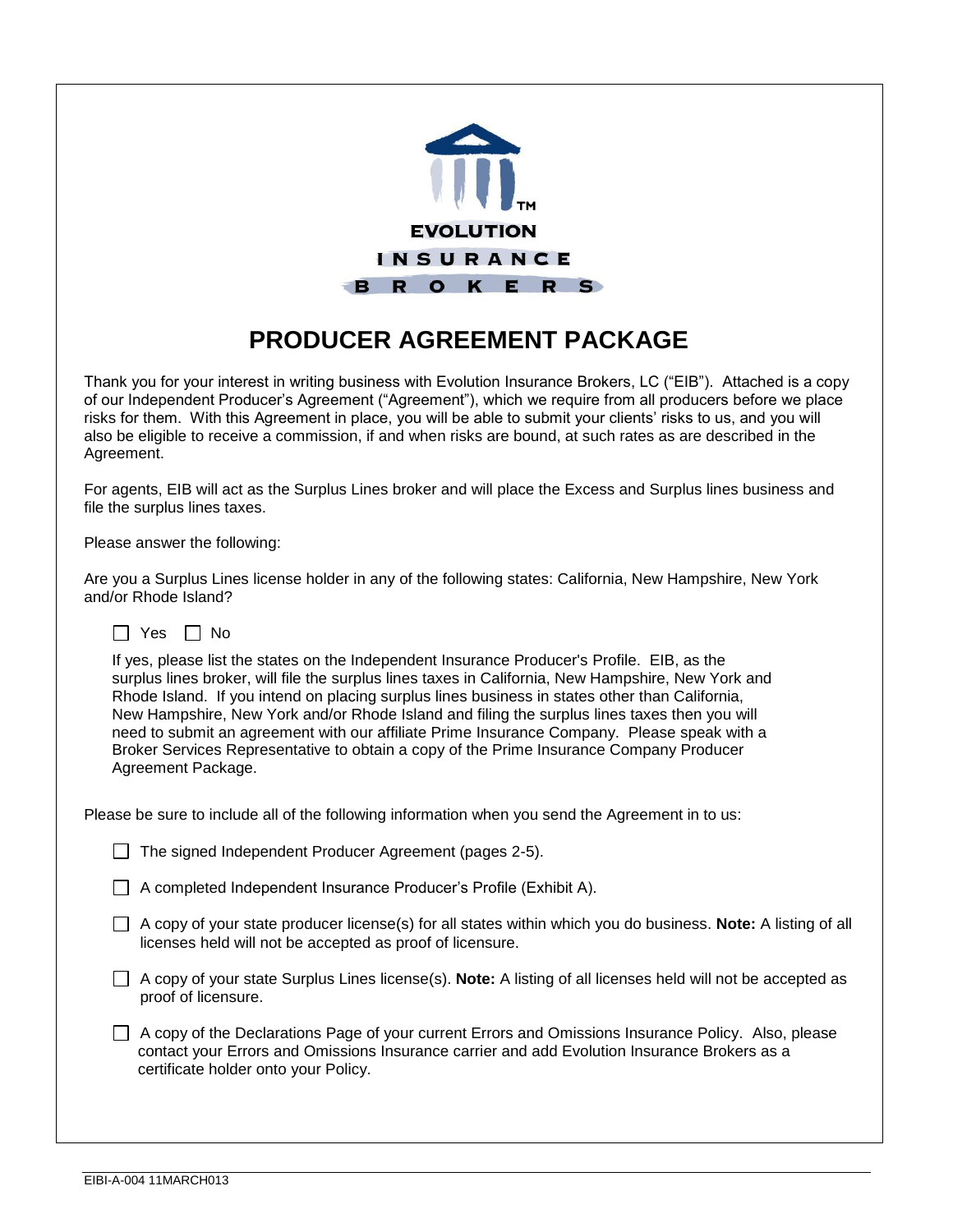**This Agreement is only effective upon receipt of the information requested above, and no policy can be bound without an effective Agreement. By signing this Agreement we are not appointing you as our producer or agent, but rather we are willing to work with you as an agent for your clients/insureds.** 

**Return Information:**

| EIB:             | <b>Broker Services Department</b>                     |  |  |  |  |
|------------------|-------------------------------------------------------|--|--|--|--|
| Return by Mail:  | P.O. Box 4439<br>Sandy, Utah 84091-4439               |  |  |  |  |
| Return by Fax:   | (801) 304-3727                                        |  |  |  |  |
| Return by Email: | brokerservices@eibdirect.com                          |  |  |  |  |
| Questions:       | Contact Producer Services at 1-800-257-5590 ext. 5040 |  |  |  |  |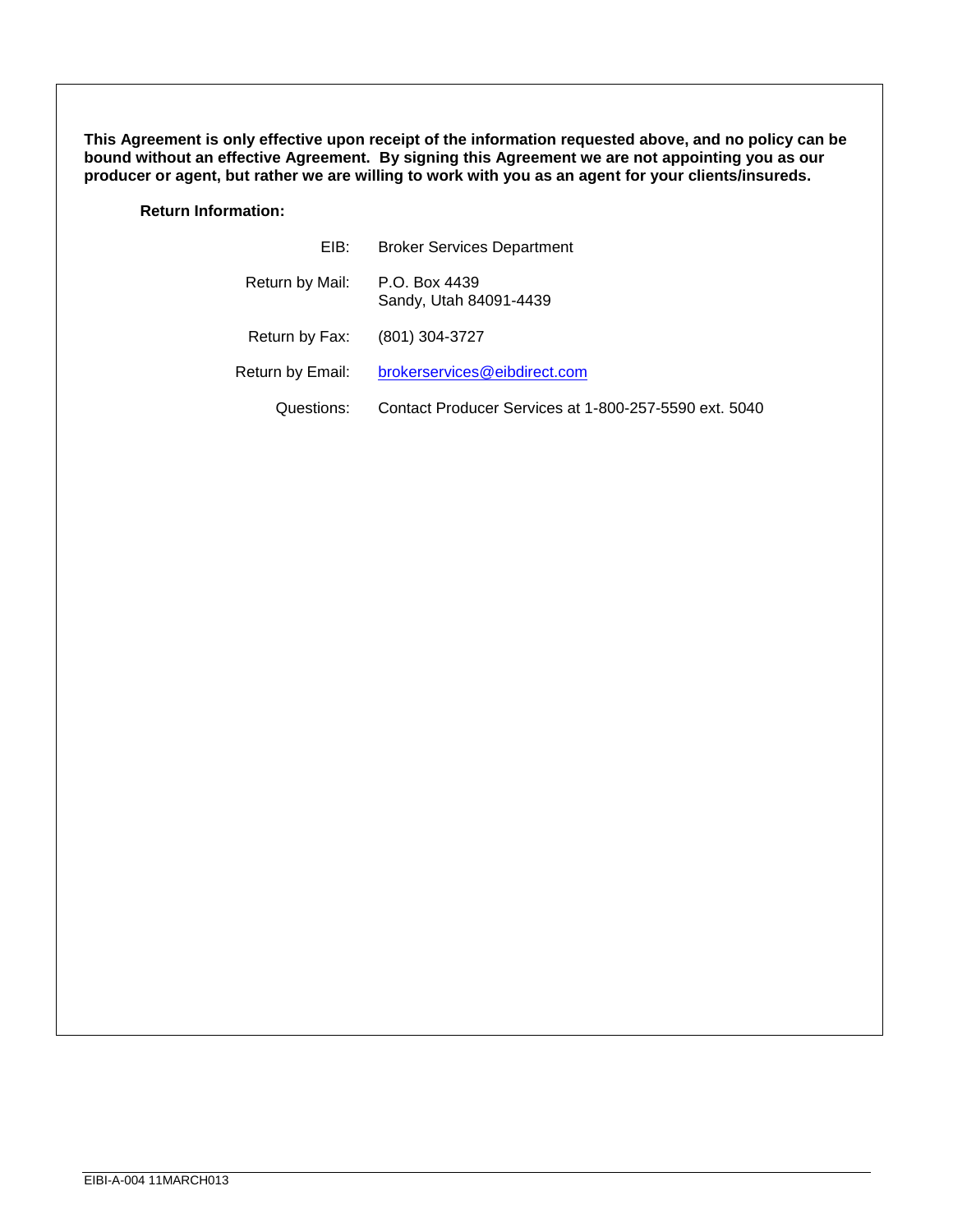

### **INDEPENDENT PRODUCER'S AGREEMENT**

THIS INDEPENDENT PRODUCER'S AGREEMENT (the "Agreement") is entered into by and between Evolution Insurance Brokers ("EIB" or the "Company"), a corporation whose administrative offices are located at 8722 South 300 West, Sandy, Utah 84070, and/or any other entity through which EIB conducts business and the entity listed on the attached Independent Insurance Producer's Profile (the "Producer").

The Company and the Producer (collectively the "Parties") desire to enter into this Agreement to allow the Producer to work with EIB to place risks on behalf of Producer's clients (the "Insured") in compliance with all applicable laws, rules, and regulations regarding the placement of such business; and for which the Producer will receive a commission, if and when risks are bound, at such rates as are agreed to by the Parties.

The Parties agree as follows:

#### A. THE PRODUCER IS ENTITLED TO A COMMISSION FOR RISKS BOUND FOR INSUREDS

1. The Company agrees to pay the Producer a commission as shown on each quoted risk submitted by the Producer and ultimately bound by the Company, subject to the terms and conditions of this Agreement. The account underwriter will determine the commission allowed on each account at the time the account is priced. Senior underwriting management will approve all premiums in excess of \$34,999 and approve the commission levels offered on all premiums in excess of \$34,999.

2. The Producer is the agent of the Insured and not of the Company. The Parties understand, agree, and acknowledge that in no event, nor under any circumstance, will this Agreement be interpreted or construed as authorization for the Producer to bind coverage on behalf of the Company. The Parties agree that the Producer possesses no implied or apparent authority to act on behalf of the Company.

#### B. THE PRODUCER IS RESPONSIBLE FOR PAYMENT OF PREMIUM

The Producer will be primarily liable to the Company for the full amount of the premium and applicable state taxes, less commission, including, but not limited to, additional premiums developed under audits or retrospective penalties on every insurance contract bound by the Company for the Producer. Premiums and taxes will be due and payable as indicated in the Company's invoice and may vary based upon the credit terms of the issuing company; otherwise, premiums are to be remitted no later than the 10<sup>th</sup> day of the month following the effective date of the insurance contract. The Producer agrees that payment of any minimum-earned premium required by the issuing company will be the responsibility of the Producer. The Producer will be liable and remain liable to the Company for all earned premiums whether or not collected by the Producer from the Insured. Any credit extended to the Insured will be at the sole risk of the Producer who assumes responsibility for any credit extended. The Producer has a right to offset any existing undisputed net premium credit, as may be reflected in the most recent Producer's premium balance statement, against any undisputed premiums that are owed by the Producer to the Company.

1. The Producer hereby assumes full and sole responsibility for the payment of all advance or deposit premiums and premiums accrued by audit on insurance accepted by the Company. Premiums will not include applicable taxes and tax filing fees. Down payment as identified on the Indication Quote, of 30% to 40%, must be received by the Company at one of its business offices in order to bind coverage, and any remaining balance due must be received by the Company within 10 calendar days. If the balance due is not received within 30 calendar days, cancellation notice will be sent. The Producer accepts all responsibility to satisfy any and all obligations of taxes and fees required by any state and to otherwise assure compliances with all regulatory requirements.

2. Producer agrees to utilize Producer's best efforts to assist the Company in collecting additional premiums for audits on bound risks. Producer will be entitled to commissions on such additional premiums Producer has assisted in collecting. If the Producer fails to collect the additional premiums, the Company has the right to collect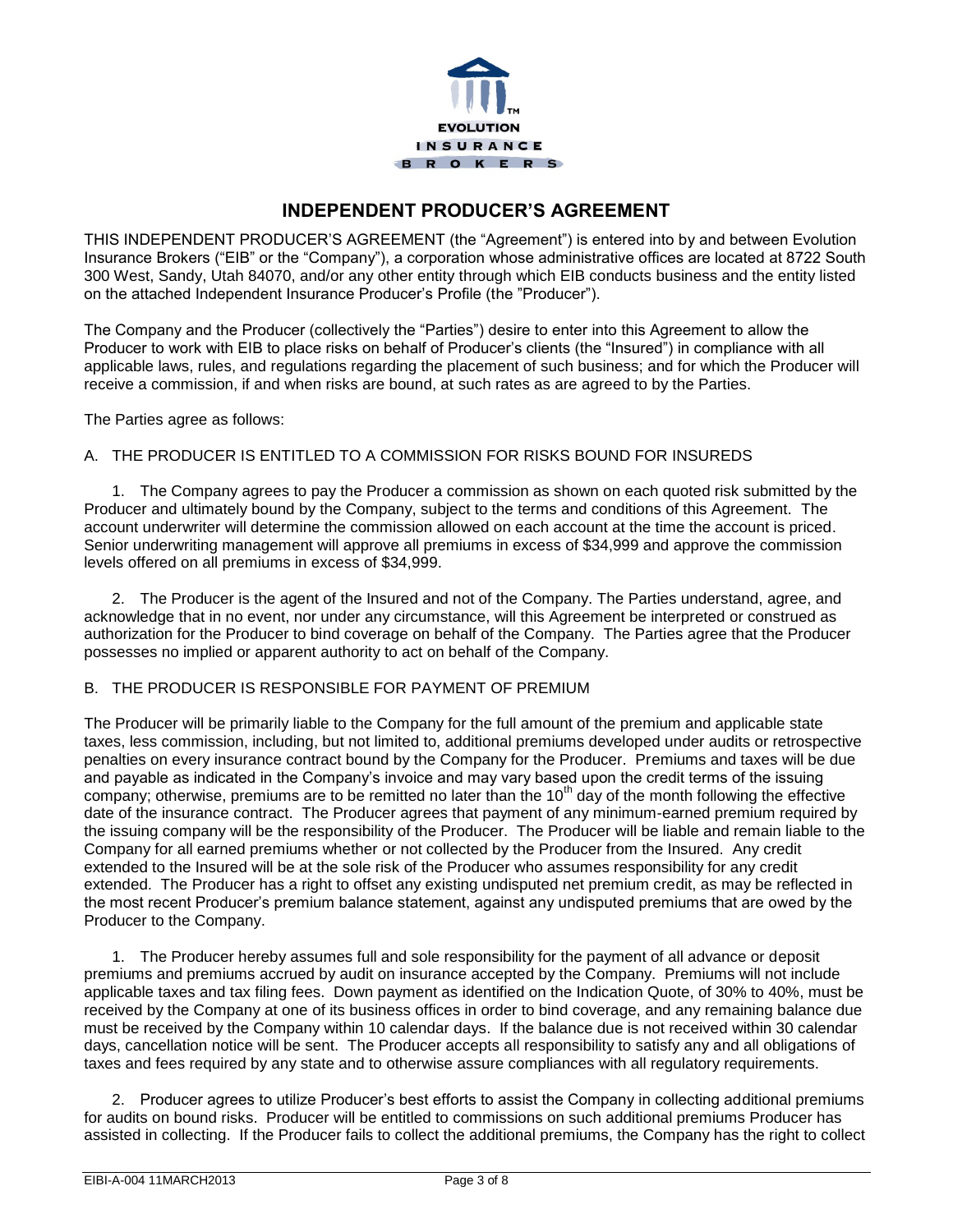any additional audit premium due directly from the insured and Producer will not be entitled to any commission on such additional premium collected by the Company.

3. In any civil action or proceeding brought by the Company to recover sums due from the Producer, the Producer agrees to pay costs incident thereto, including reasonable attorney fees incurred by reason of such action or proceeding.

4. In the event the Producer is unable to collect any additional premium due at audit, the Producer may request the Company to undertake direct collection of the premium from the policyholder. The Producer shall be relieved from responsibility for payment of the additional premium provided the request is made in writing no later than 30 days from the date the Company mailed the original bill for the additional premium to the Producer. No commission shall be paid or deemed earned on any such additional premium collected directly by the Company. If the Producer fails to make a request for direct collection by the Company within the time specified herein, then the Producer shall pay the additional premium due to the Company.

#### C. FLAT CANCELLATIONS

No insurance contract may be returned by the Producer for flat cancellation unless it is returned prior to the inception or effective date of the contract. Earned premium will be computed and charged on every contract cancelled after inception in accordance with the cancellation provisions of such contract.

#### D. UNEARNED COMMISSIONS

Producer agrees to utilize Producer's best efforts to assist the company in collecting additional premiums for audits on bound risks. Producer will be entitled to commissions on such additional premiums Producer has assisted in collecting. If the Producer fails to collect the additional premiums, the Company has the right to collect any additional audit premium due directly from the Insured and Producer will not be entitled to any commission on such additional premium collected by the Company.

The Producer agrees to refund to the Company or to the Insured unearned commissions on all business placed with the Company on cancelled policies or reduced premiums at the same rate that such commissions were originally allowed the Producer. Such refund will be paid to Insured and paid by the due date indicated on the billing invoice.

#### E. PREMIUM & FEES

In any situation where a premium for a policy which has been bound cannot be fully determined in advance and where an adjustment or determination after a specific time period by audit, endorsement, or otherwise will have been made, then the amount of such additional premium due will be paid by the Producer and paid by the due date indicated on the billing invoice to the Company. All fees will be fully earned when due.

#### F. SURPLUS LINE TAXES

The Company will file the policy and pay the state surplus lines premium tax in the state where coverage is placed. All tax payments must be sent to the Company for payment. If the Producer desires to file the policy and pay the premium tax, the Producer must inform the Company of its actions and provide the Company verifiable proof (submitted on EIB form entitled "Proof of State Filing and Tax Payment") that all taxes have been paid in accordance with state insurance laws and regulations within 30 days following the effective date of coverage. If the Producer fails to timely pay any premium tax when due of provide proof of such payment to the Company, any subject policy is subject to immediate cancellation.

#### G. WARRANTY

The Producer expressly represents and warrants that the Producer holds a current and valid insurance license for each state within which it intends to submit risks to the Company. The Producer further represents that the Producer will maintain current and valid insurance broker licenses in each state for which it submits risks to the Company for underwriting during the term of this Agreement. If for any reason the Producer's broker's license is suspended, terminated, revoked, not renewed or for any other reason ceases to be valid, the Producer agrees to immediately notify the Company.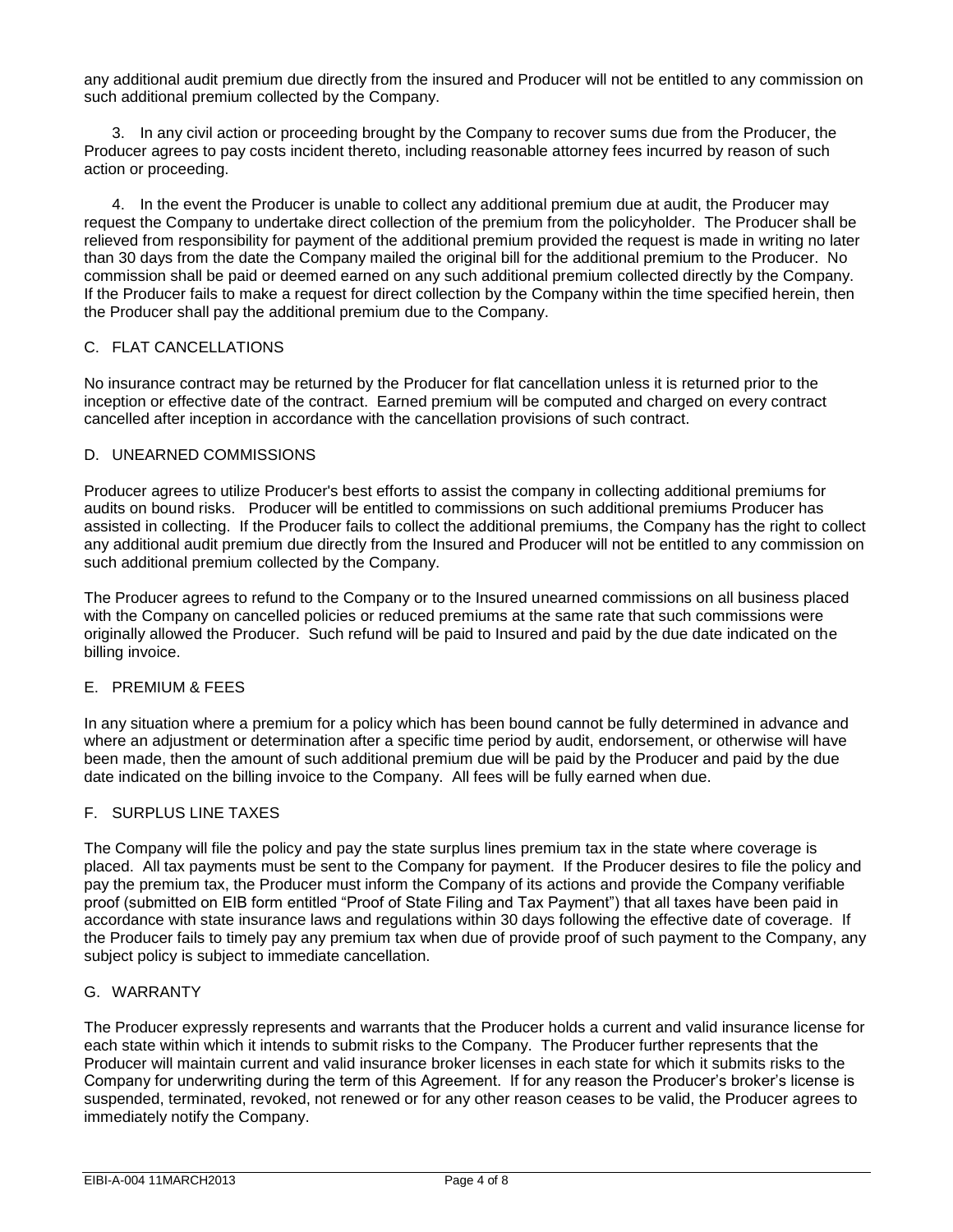The Producer holding a Surplus Lines license expressly represents and warrants that the Producer holds a current and valid excess and surplus lines producer's license for each state within which it intends to submit risks to the Company. The Producer further represents that the Producer will maintain current and valid excess and surplus lines broker licenses in each state for which it submits risks to the Company for underwriting during the term of this Agreement. If for any reason the excess and surplus lines producer's license is suspended, terminated, revoked, not renewed or for any other reason ceases to be valid, the Producer agrees to immediately notify the Company.

#### H. NOTICE OF EXPIRATION AND RENEWAL REQUESTS

The Company will be under no obligation to give the Producer advance notice of the expiration of any insurance procured through the Company.

#### I. OWNERSHIP OF BUSINESS

The Parties agree that in the event of termination of this Agreement, the Producer will have accounted for and paid all premiums for which the Producer may be responsible in accordance with the Agreement. The Producer's records, including those pertaining to policy expiration dates, will remain the property of the Producer; however, the Producer will provide loss history, renewal dates, and other information pertaining to coverage to the Company upon written request.

#### J. OTHER AGREEMENTS

This Agreement will not be interpreted or construed so as to; (a) prevent the Producer from executing other similar agreements with competitive markets, and/or (b) compel the Company to accept or place any or all of the business offered to it by the Producer.

#### K. HOLD HARMLESS

The Producer will indemnify and hold the Company harmless against any claims, damages, liabilities, or costs (including attorney's fees, costs, and expenses), which the Company may become obligated to pay as a result of any loss to an Insured caused directly or indirectly by any act or omission, misrepresentation, or fraud committed by the Producer. The Producer further agrees to indemnify and hold the Company harmless against any claims, damages, liabilities, or costs arising directly or indirectly from any finding by a court or other trier of fact that the Producer acted, expressly or impliedly, in the capacity of an authorized agent of the Company.

#### L. REIMBURSEMENT

The Producer agrees to immediately upon request reimburse the Company for any and all losses, costs, or expenses (including attorney's fees, costs, and expenses) paid or incurred by the Company for which the Company would not be obliged to pay but for the Producer's failure to indemnify and hold the Company harmless.

#### M. ACCEPTANCE OF AGREEMENT BY THE COMPANY AND THE PRODUCER

1. The Parties agree that this Agreement will not become effective until accepted and executed by both the Company and the Producer. The Parties agree that this Agreement contains all of the contractual arrangements existing between them; and all other written or oral arrangements are deemed to be merged herein. This is the final Agreement and it supersedes any other written or oral agreements that may exist.

2. The Producer expressly consents to the Company communicating business, marketing, and sales information to the Producer through facsimile, telephone, mail, and electronic messaging to assist Producer in placing business through the Company.

3. The Producer expressly consents to receive any and all quote, binder, and policy documentation of any kind from the Company in electronic format if the Company so chooses to provide it electronically rather than in paper form. The Producer also expressly agrees to distribute such information to insured in the form agreed to between the Producer and the insured.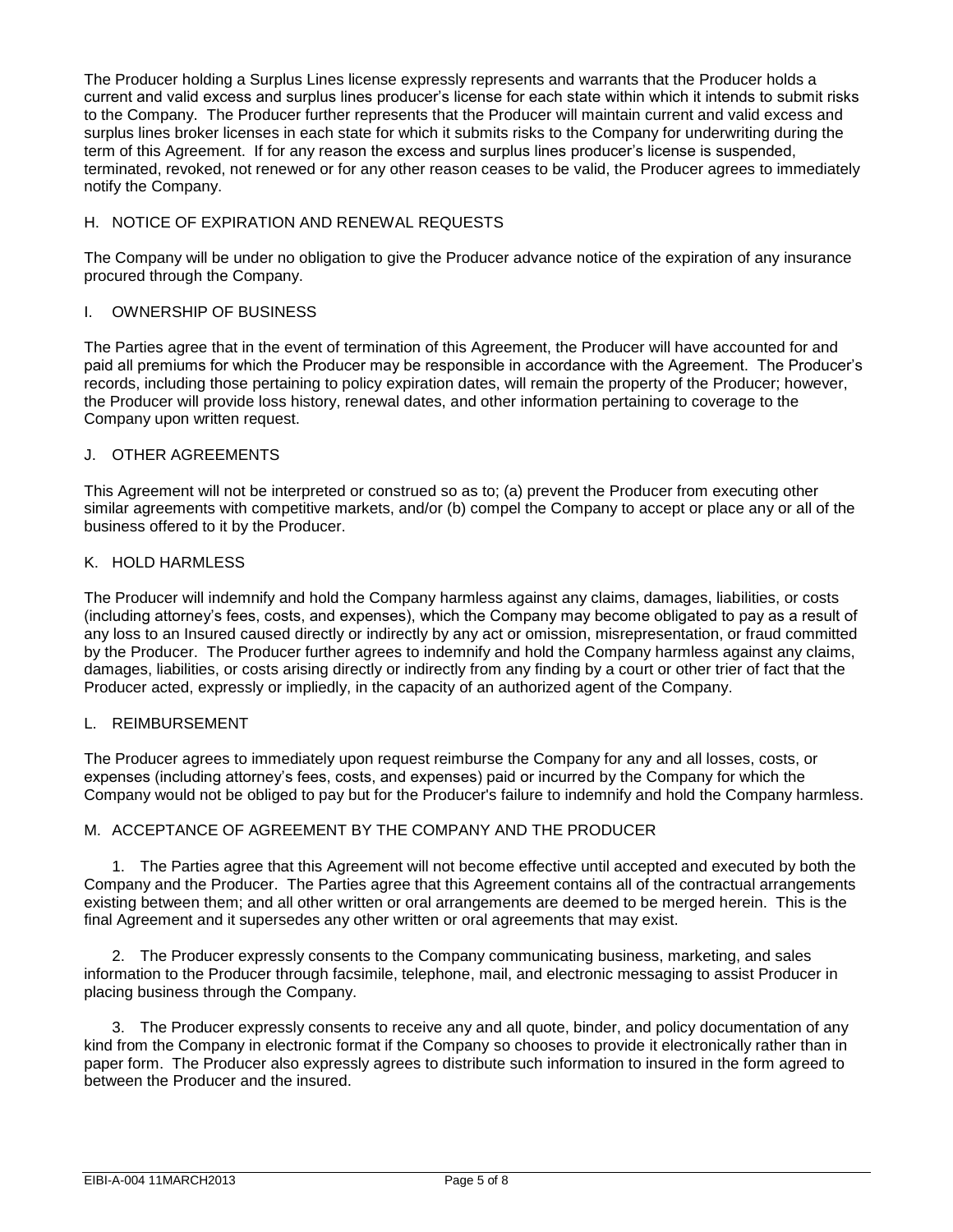#### N. CLIENT TRUST ACCOUNT

The Producer agrees and acknowledges that the Producer must at all times maintain a separate Client Trust Account and deposit all premium funds collected (and owed to the Company) in such Client Trust Account.

#### O. ADMINISTRATIVE PROVISIONS

1. This Agreement may not be altered, amended, or modified by oral representation made before or after the execution of this Agreement. All modifications must be duly executed by way of a writing signed and dated by both Parties.

2. This Agreement may be terminated at anytime by either Party upon written notice to the other Party. Such termination, however, will in no event affect the respective rights or liabilities of either Party accruing up to the date of termination. Upon termination, the Producer agrees to return any and all marketing information and other material pertaining to the Company's service.

3. This agreement will need to be renewed every 2-3 years in order to maintain current info on the Producer.

4. Requests and notifications for any change in contact info must be sent directly to Broker Services using the information on page one of this agreement.

5. This Agreement is entered into in the State of Utah and any rights, remedies, or obligations provided for in this Agreement will be construed and enforced in accordance with the laws of Utah. The Producer expressly agrees to the exclusive jurisdiction of the courts of the State of Utah to hear and decide any claim or dispute arising between the Parties or out of or related to this Agreement, having purposefully directed actions to procure the insurance services of the Company within the State of Utah.

6. In the event of any dispute or claim between the Parties arising from or related to this Agreement, the prevailing Party will be entitled to recover damages, fees, and other costs incurred, including but not limited to reasonable attorney fees, arising out of such dispute or claim in addition to any other relief which such Party may be entitled to by law.

7. Any portions of this Agreement that are not in conformity with federal, state, or local laws are to be deemed amended to conform to such laws. Further, the provisions of this Agreement are severable. If any portion, provision, or part of this Agreement is held, determined, or adjudicated to be invalid, unenforceable, or void for any reason whatsoever, each such portion, provision, or part will be severed from the remaining portions, provisions or parts of this Agreement and will not affect the validity or enforceability of any remaining portions, provisions, or parts.

8. The Parties acknowledge that they have read this Agreement and are fully aware of the contents of this Agreement and its legal effect. Parties further acknowledge that they have had the opportunity to seek the advice of legal counsel with regard to the negotiations for and the execution and performance of this Agreement.

9. The individual whose signature is affixed to this Agreement in a representative capacity represents and warrants that he or she is authorized to execute the Agreement on behalf of and to bind the person or entity on whose behalf the signature is affixed, and the information provided on the Independent Insurance Producer's Profile, attached as Exhibit A, is complete and accurate and may be relied upon by the Company in accepting risks for placement from the Firm.

IN WITNESS WHEREOF, the Parties hereto have caused this Agreement to be executed as of the day indicated below.

| Dated:                      | Dated:                      |
|-----------------------------|-----------------------------|
| "PRODUCER"                  | "COMPANY"                   |
| Signature and Title         | Signature and Title         |
|                             | Rick J. Lindsey<br>CEO      |
| <b>Print Name and Title</b> | <b>Print Name and Title</b> |
| EIBI-A-004 11MARCH2013      | Page 6 of 8                 |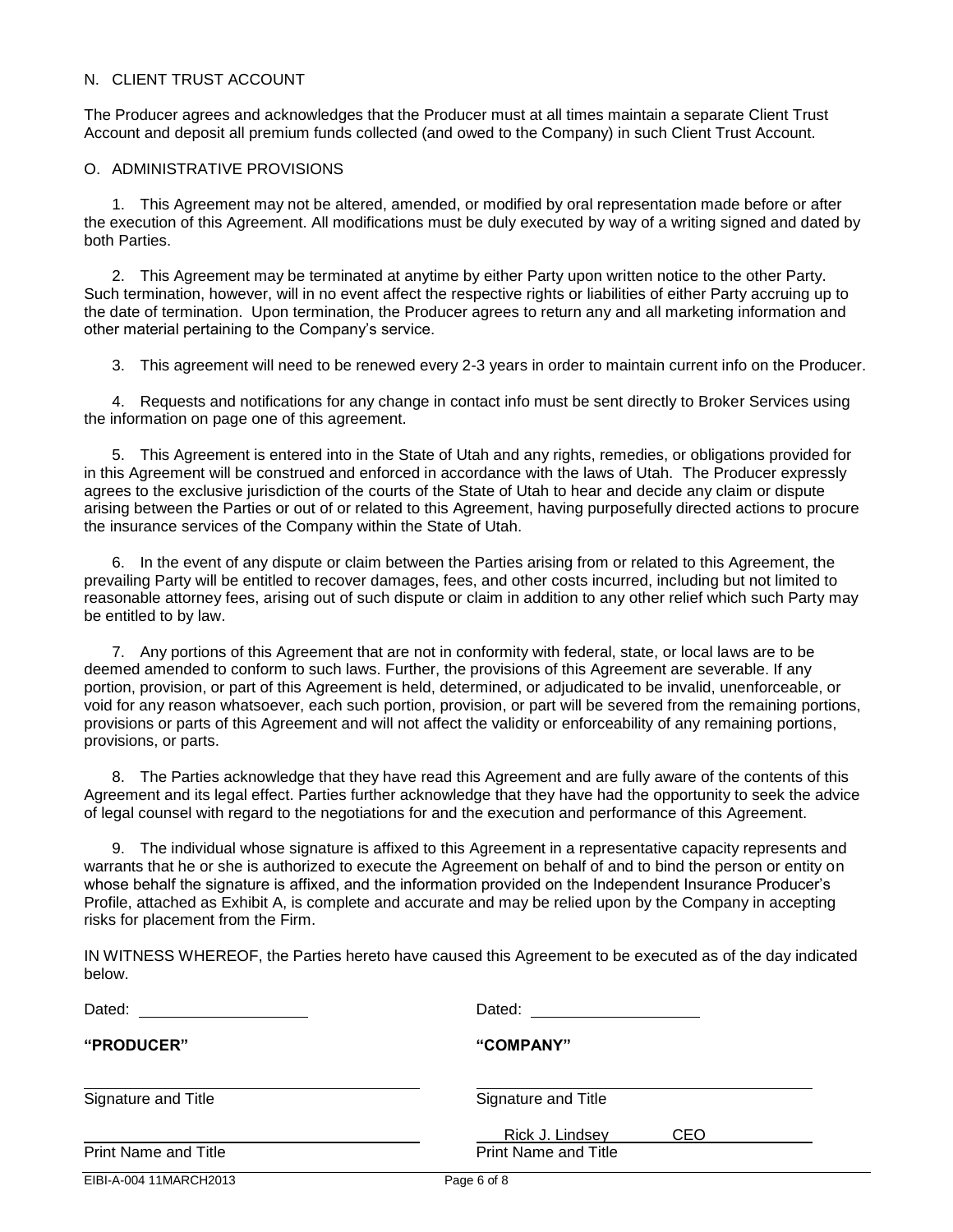## **Exhibit A**

|    | <b>Section 1:</b>                                                                                                                                                                                                                                           |                                                                                                                      |  |            |  |       |       |  |  |
|----|-------------------------------------------------------------------------------------------------------------------------------------------------------------------------------------------------------------------------------------------------------------|----------------------------------------------------------------------------------------------------------------------|--|------------|--|-------|-------|--|--|
|    |                                                                                                                                                                                                                                                             |                                                                                                                      |  |            |  |       |       |  |  |
|    |                                                                                                                                                                                                                                                             |                                                                                                                      |  |            |  |       |       |  |  |
|    |                                                                                                                                                                                                                                                             |                                                                                                                      |  |            |  |       |       |  |  |
|    |                                                                                                                                                                                                                                                             |                                                                                                                      |  |            |  |       |       |  |  |
| 2. |                                                                                                                                                                                                                                                             |                                                                                                                      |  |            |  |       |       |  |  |
|    |                                                                                                                                                                                                                                                             |                                                                                                                      |  |            |  |       |       |  |  |
|    |                                                                                                                                                                                                                                                             |                                                                                                                      |  |            |  |       |       |  |  |
|    |                                                                                                                                                                                                                                                             |                                                                                                                      |  |            |  |       |       |  |  |
|    |                                                                                                                                                                                                                                                             |                                                                                                                      |  |            |  |       |       |  |  |
|    |                                                                                                                                                                                                                                                             | Surplus Lines License No.: Surplus Lines License No.:                                                                |  |            |  |       |       |  |  |
| 3. | What year was the firm organized?<br><u>[</u> [16] Matter was the firm organized?<br>[16] Matter was the firm organized?<br>[26] Matter was the firm organized?<br>[26] Matter was the firm organized?<br>[26] Matter was the firm organized?<br>           |                                                                                                                      |  |            |  |       |       |  |  |
|    | a. List any prior business names used in the last 5 years. <u>The manus of the set of the set of the set of the set</u>                                                                                                                                     |                                                                                                                      |  |            |  |       |       |  |  |
|    | b. Business form:<br>$\Box$ Corporation                                                                                                                                                                                                                     | $\Box$ Partnership                                                                                                   |  | $\Box$ LLC |  | Other |       |  |  |
|    | E&S policies per year: ________                                                                                                                                                                                                                             |                                                                                                                      |  |            |  |       |       |  |  |
| 5. | In what states is the Firm licensed to write insurance (list all attached copies of all state licenses):                                                                                                                                                    |                                                                                                                      |  |            |  |       |       |  |  |
| 6. |                                                                                                                                                                                                                                                             |                                                                                                                      |  |            |  |       |       |  |  |
| 7. | Attach a copy of the Firm's errors and omissions insurance.                                                                                                                                                                                                 |                                                                                                                      |  |            |  |       |       |  |  |
|    | Carrier:                                                                                                                                                                                                                                                    |                                                                                                                      |  |            |  |       |       |  |  |
|    | Expiration Date: <u>___________________________</u>                                                                                                                                                                                                         |                                                                                                                      |  |            |  |       |       |  |  |
| 8. | Does the Firm maintain a separate premium trust account for depositing premium?                                                                                                                                                                             |                                                                                                                      |  |            |  | Yes   | No    |  |  |
| 9. | Does the Firm maintain an operating account separate from its premium trust account?<br>$\Box$ Yes<br>No                                                                                                                                                    |                                                                                                                      |  |            |  |       |       |  |  |
|    |                                                                                                                                                                                                                                                             | Bank Phone: University of Phone Services and Dental Assembly of the University of Phone Services and Dental Assembly |  |            |  |       |       |  |  |
|    | 11. Have you, any owner, or any employee surrendered, cancelled, forfeited or had revoked an insurance license<br>at the request of any insurance department, regulatory agency or in settlement of charges brought by<br>insurance regulatory authorities? |                                                                                                                      |  |            |  | Yes   | _l No |  |  |

## **INDEPENDENT INSURANCE PRODUCER'S PROFILE**

If yes, please explain.